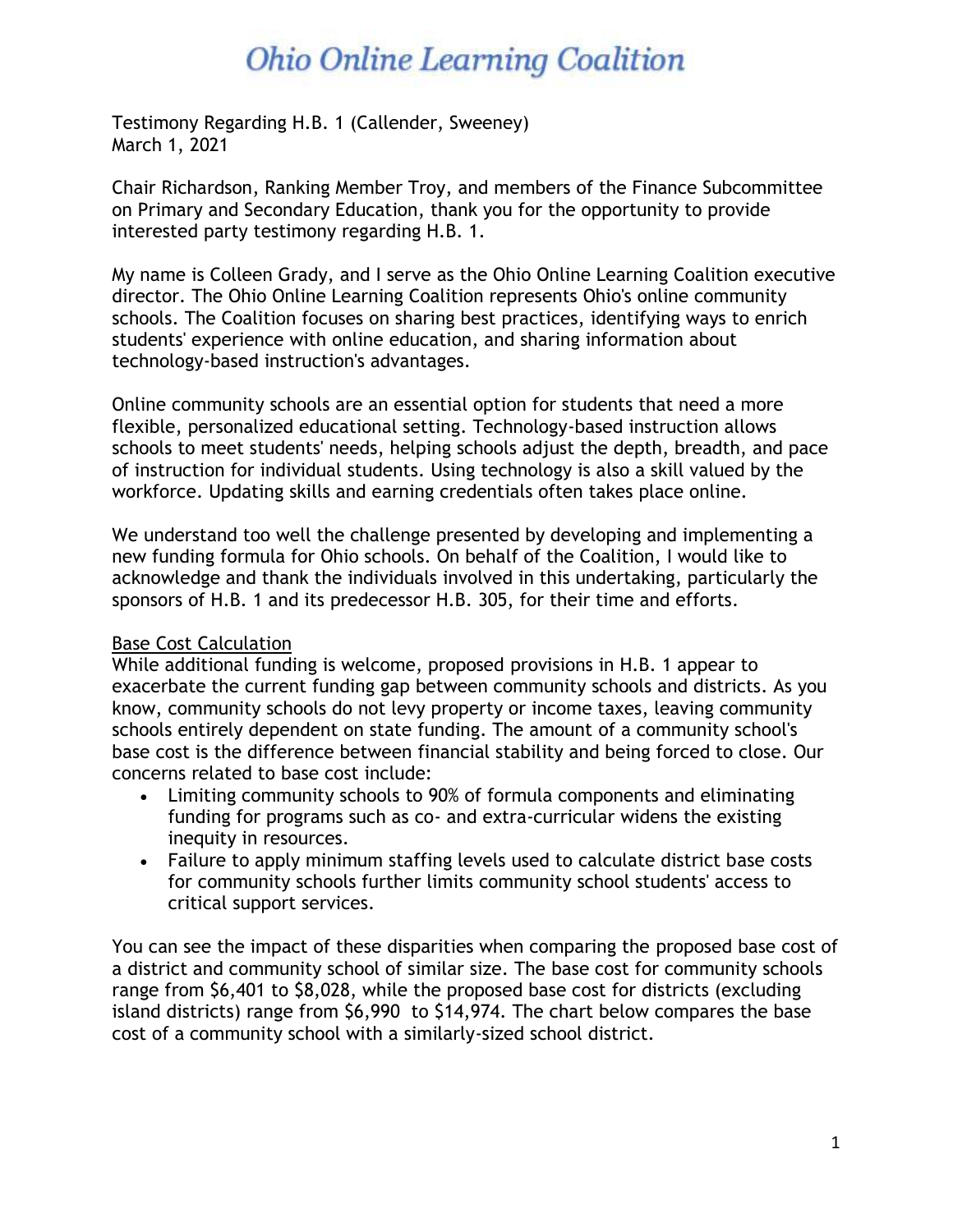### H.B.1 As Introduced

| <b>School/District</b> | ADM | <b>Proposed Base Cost</b> |
|------------------------|-----|---------------------------|
| School X               | 406 | \$6,982                   |
|                        |     |                           |
| <b>District Y</b>      |     | \$9,658                   |

This difference is best addressed with community schools receive the full value of funding components.

### Online Community Schools

Equity concerns are especially pronounced when we look at funding for online community schools. The projected overall increase for community schools is 15%, but the overall increase for online community schools is closer to 10% when fully phased in.

Unlike other community schools, online schools receive only base funding and special education and career-technical funding for eligible students. Although close to 60% of online community school students are identified as economically disadvantaged, no categorical funding is available to support those students. Health and Wellness funding, which averages more than \$250 per-pupil statewide, on average amounts to less than \$17 per-pupil for online students. Students in online schools should have equitable access to these necessary resources. These disparities become clearer when comparing online community schools' expenditures to online schools operated by school districts.

| <b>School Name</b>                                  | <b>School Type</b>                                           | <b>ADM</b> | <b>Grades Served</b> | <b>Total</b><br><b>Expenditure</b><br>Per Pupil* |
|-----------------------------------------------------|--------------------------------------------------------------|------------|----------------------|--------------------------------------------------|
| <b>Greater Ohio</b><br><b>Virtual School</b>        | Online<br>Community<br>School                                | 399        | $7 - 12$             | \$9,771                                          |
|                                                     |                                                              |            |                      |                                                  |
| <b>Virtual High</b><br><b>School</b>                | <b>Online District</b><br>School<br>(Cincinnati City)<br>SD) | 589        | $9 - 12$             | \$14,692                                         |
|                                                     |                                                              |            |                      |                                                  |
| Auglaize<br>County<br><b>Educational</b><br>Academy | Online<br>Community<br>School                                | 82         | $6 - 12$             | \$11,586                                         |
|                                                     |                                                              |            |                      |                                                  |
| <b>Canton Digital</b><br>Academy                    | <b>Online District</b><br>School (Canton<br>City SD)         | 67         | $10 - 12$            | \$15,680                                         |